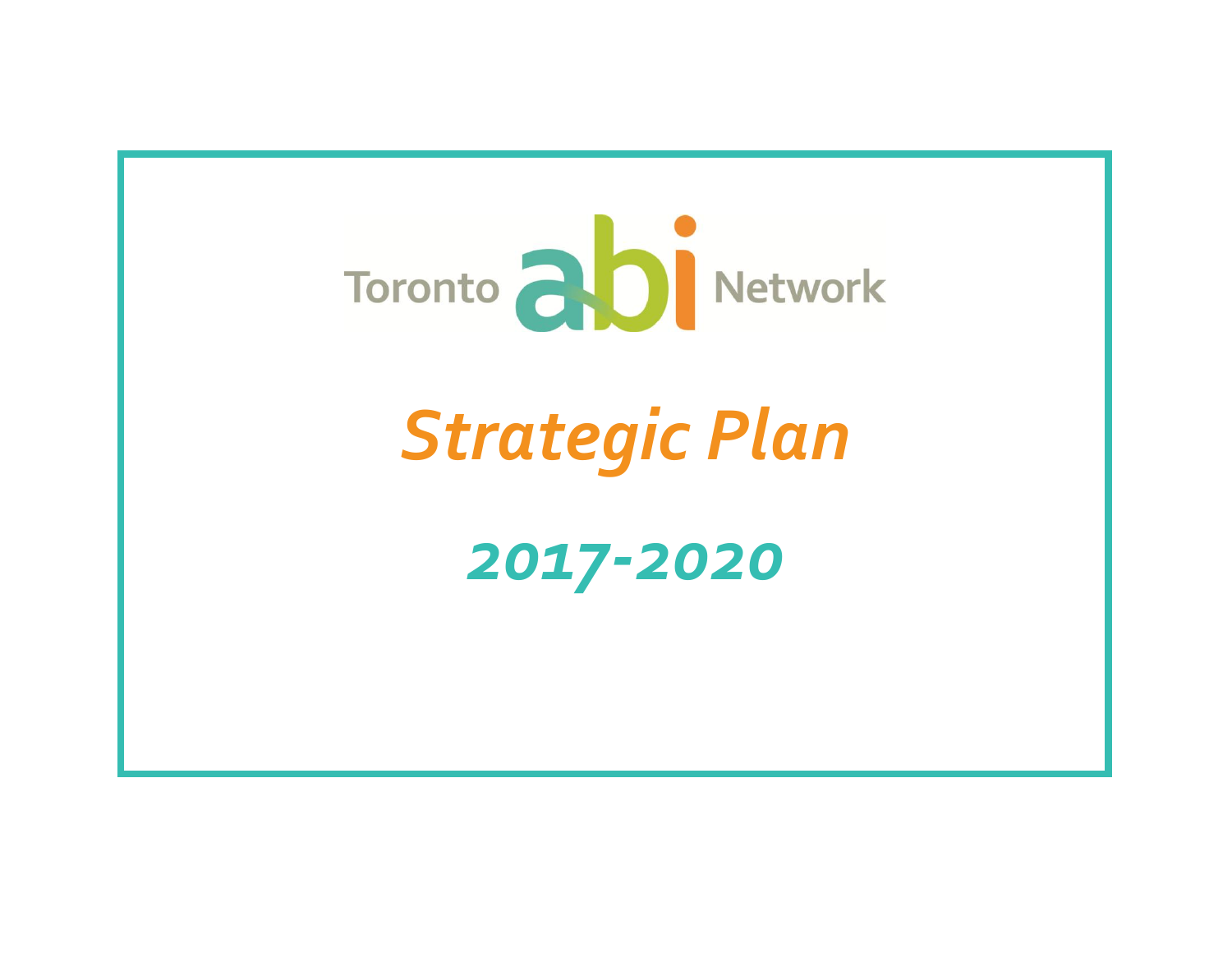

#### **INTRODUCTION**

The Toronto Acquired Brain Injury (ABI) Network was established in 1995 to address issues of fragmentation in the system and inequitable access to service for individuals with an acquired brain injury. Since that time the Network has become a leader in furthering equitable, accessible, responsive, cost-effective and quality publicly funded services.

In addition to managing a centralized referral system, the Toronto ABI Network works to address system level issues related to ABI service delivery, increase the profile of acquired brain injury and promote best practices across member organizations. A recognized leader in ABI, the Network is a strong and reputable advocate for the needs of those with acquired brain injury. Clients, families, ABI stakeholders, the Ontario Ministry of Health and Long Term Care, Local Health Integration Networks and others rely on the Network for information and advice, and as a forum to identify and resolve issues affecting the coordination of ABI services across the Greater Toronto Area.

**OUR VISION:** Influencing excellence in publicly funded services and support for persons living with the effects of an acquired brain injury.

**OUR MISSION:** To provide leadership in furthering equitable, accessible, responsive and quality publicly funded services and support for persons living with the effects of an acquired brain injury in the Greater Toronto Area.

#### **OUR VALUES:**

The values as stated are not intended to be exclusive or all encompassing but to serve as the principles guiding the activities of the Network.

- **Quality of life -** *Defined by the person and his/her family*
- **Social responsibility -** *Equal access and timely service*
- **Responsiveness to individuals and their families -** *Feedback from persons and their families is essential*
- **Knowledge-based services and support -** *Recommendations regarding services and support will be supported by data*
- **Partnerships -** *Collaboration with all stakeholders is crucial*
- **Research** *Research and evaluation of clinical outcomes are fundamental*
- **Education -** *Education of all stakeholders is critical to influence excellence in service and support*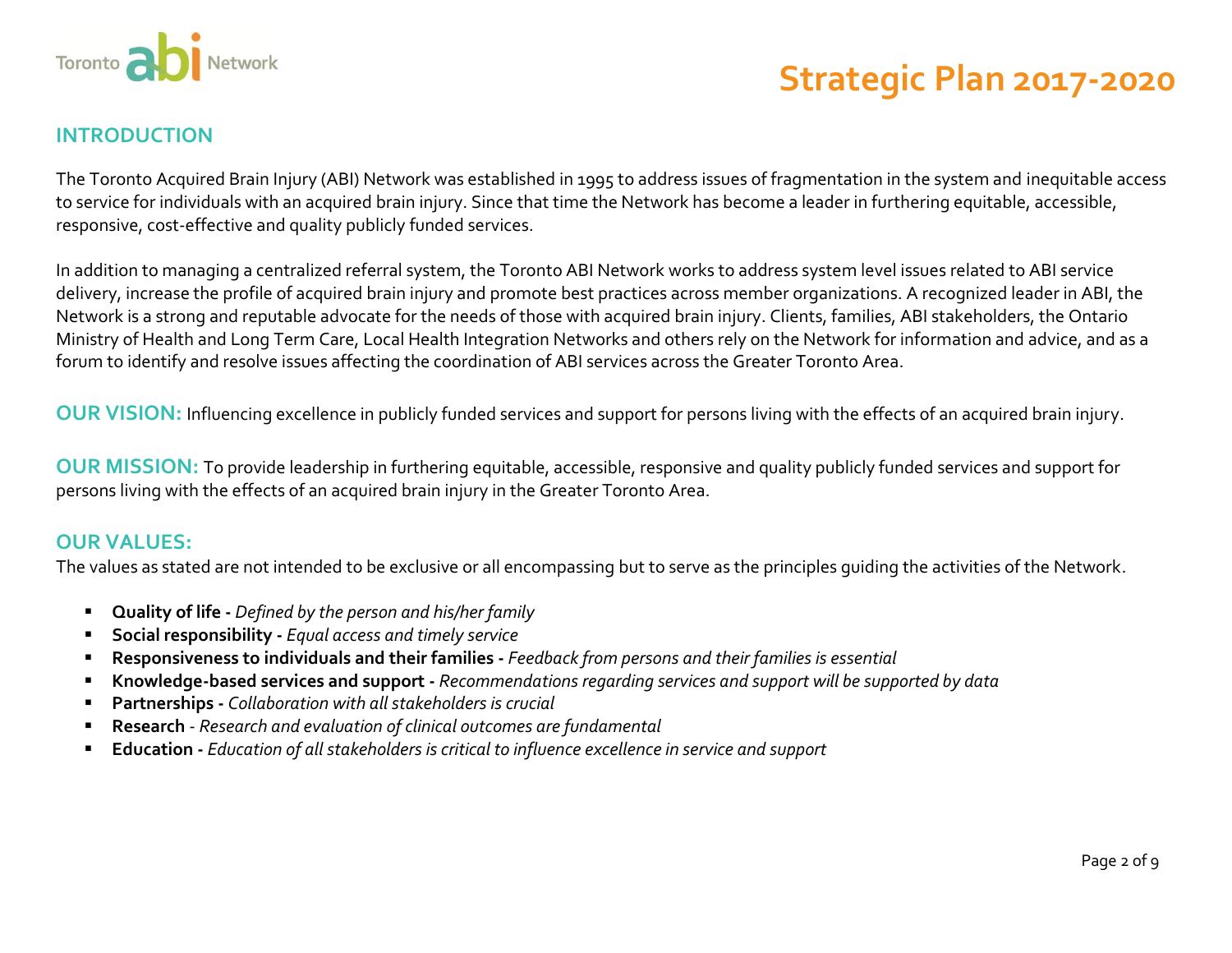

#### **OUR KEY STRATEGIC PRIORITIES:**

Based on feedback gathered from our members through interviews and planning sessions, the following three priorities emerged:

- 1. Optimize transitions from hospital to community
- 2. Enhance service coordination and integration for those with complex needs
- 3. Strengthen partnerships and collaboration among member organizations

#### **KEY ENABLERS:**

- Data collection/Data analysis and reporting
- **Communications**
- Network membership engagement
- **Infrastructure support and funding**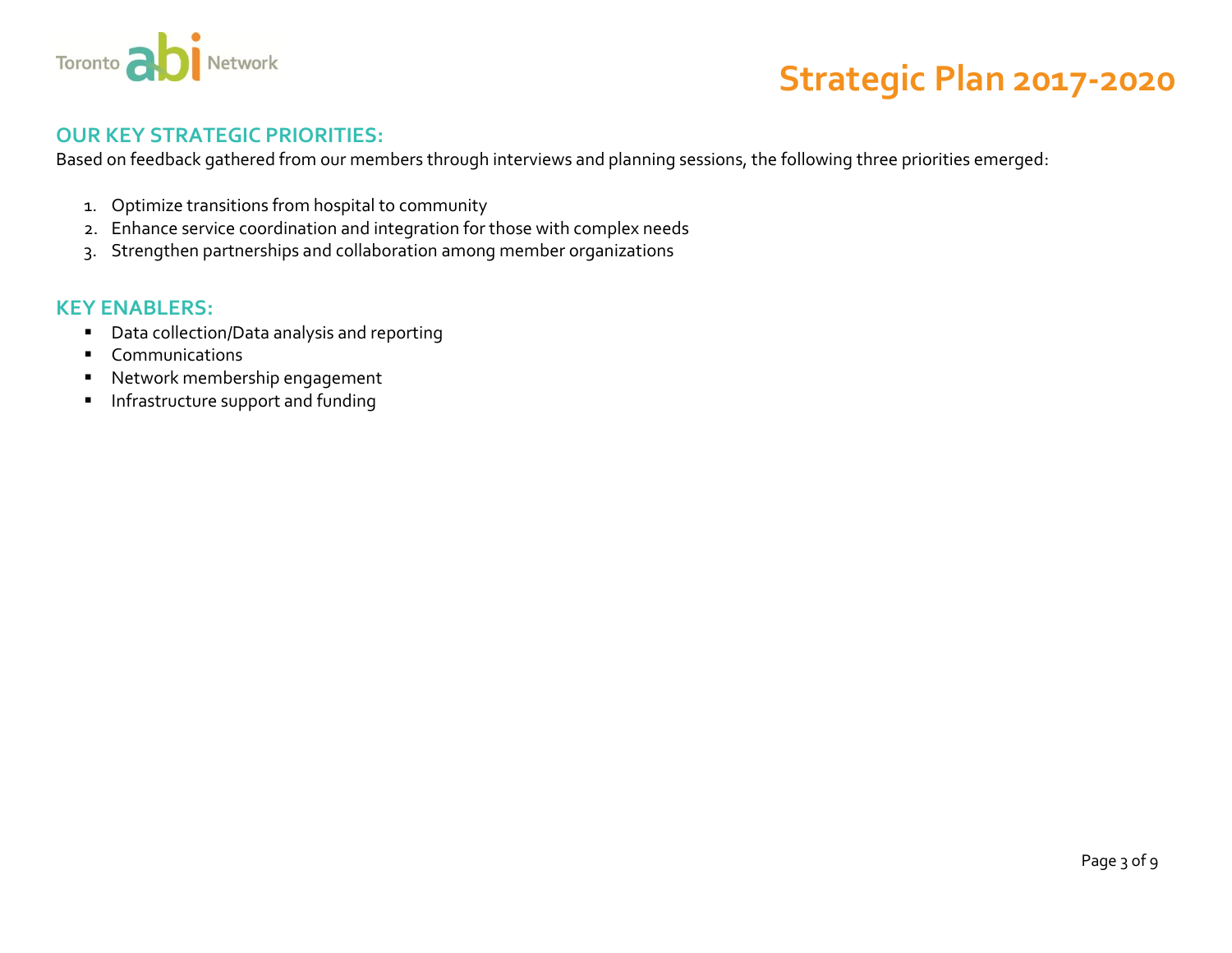

### **PLAN AT A GLANCE**

#### **1. Optimize transitions from hospital to community**

#### **Why is this important?**

 Organizations across the continuum (hospitals, rehabilitation and community organizations) understand the importance of connecting patients to support and services after sustaining a brain injury. They are committed to identifying the gaps and needs that impede successful transitions back to the community from a hospital setting for those with a brain injury.

**What is our goal?**

 We will develop, implement and evaluate a comprehensive hospital-to-community transition strategy to enhance timely transitions and connect people to appropriate community supports and services following ABI.

#### **2. Enhance service coordination and integration for those with complex needs**

**Why is this important?**

Individuals who live with the effects of a brain injury may require services and expertise from various organizations and/or sectors at different stages of their lives. A coordinated and responsive system can help support people with complex needs.

**What is our goal?**

By enhancing coordination and service integration, we will enhance system capacity to support people with complex needs following brain injury.

#### **3. Strengthen partnerships and collaboration among members**

**Why is this important?**

 In order to better serve individuals with brain injuries, our members have expressed a strong interest in building their collective knowledge of pressures across the continuum, enhancing their knowledge of available services and engaging in discussions about how they can best support each other.

**What is our goal?**

 We will strengthen our Network by increasing collaboration and partnerships among ABI Network member organizations to positively impact the clients we serve.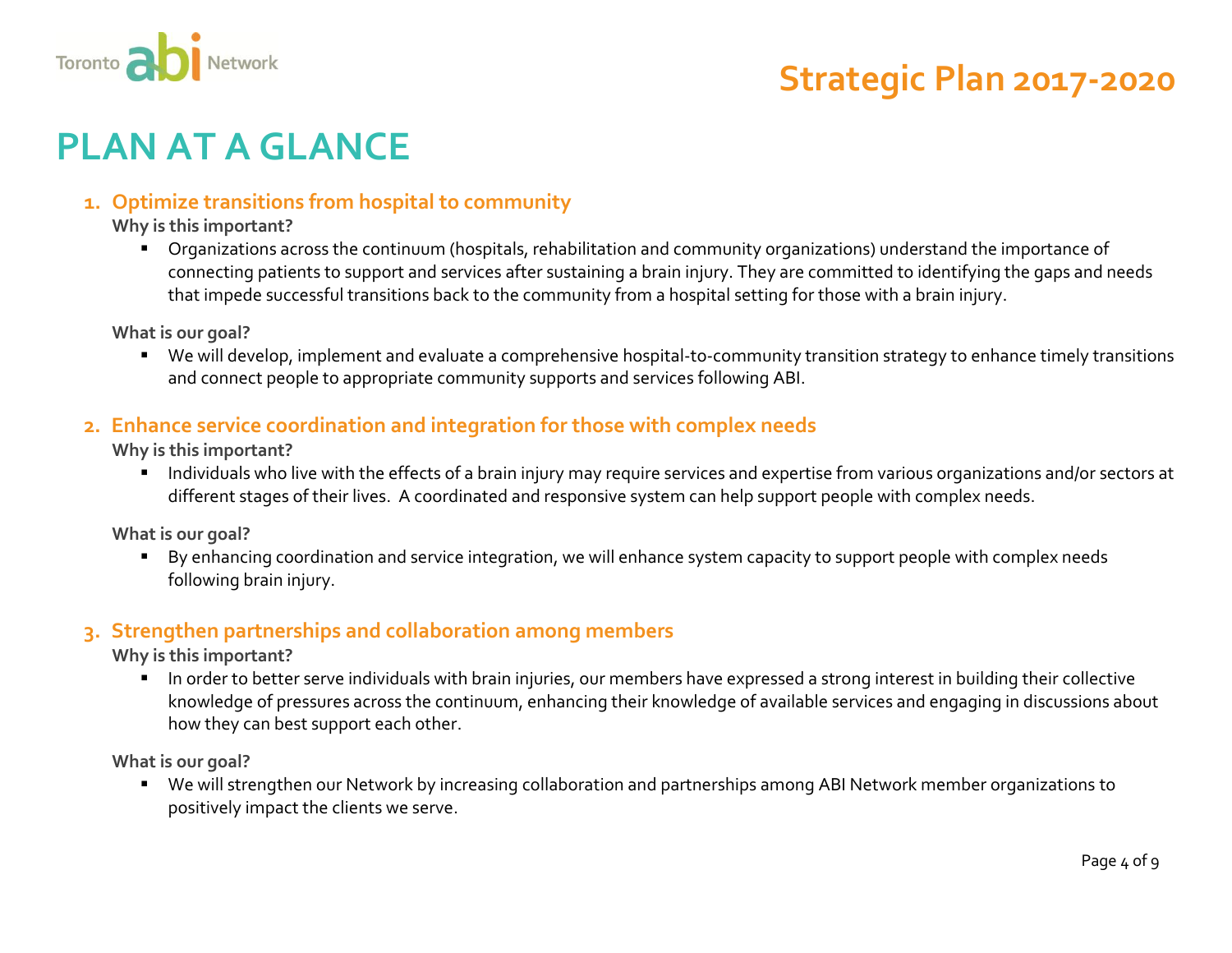

### **ACTION PLAN**

#### **Strategic Priority: Transitions from Hospital to Community**

**Goal: Develop, implement and evaluate a comprehensive hospital-to-community transition strategy to enhance timely transitions and connect people to appropriate community supports and services following ABI** 

| <b>Tactic</b>                                                                           |  | <b>Activities</b>                                                                                                                                                                                                                                                 | <b>Timeline</b> |
|-----------------------------------------------------------------------------------------|--|-------------------------------------------------------------------------------------------------------------------------------------------------------------------------------------------------------------------------------------------------------------------|-----------------|
| Define service population and<br>transition points                                      |  | Identify target population (e.g., concussions, moderate to severe ABI, dual diagnosis)                                                                                                                                                                            | Year 1-2        |
|                                                                                         |  | Confirm start and end points of transitions (e.g., from emergency department to home,<br>inpatient rehab to community)                                                                                                                                            |                 |
|                                                                                         |  | Confirm timeline of transitions (e.g., days/weeks/months after discharge)                                                                                                                                                                                         |                 |
|                                                                                         |  | Identify and confirm the desired outcomes of the transition strategy                                                                                                                                                                                              |                 |
| Investigate best practice<br>model(s) to support transitions<br>to the community        |  | Review existing best practices (where available), conduct literature review, analyze data and<br>review other available resources to develop best practice recommendations for the population<br>identified and the transition selected (from start to end point) | Year 1-2        |
|                                                                                         |  | Example: moderate to severe ABI transition from inpatient rehab to outpatient program                                                                                                                                                                             |                 |
|                                                                                         |  | Investigate best practice components of care within inpatient rehab and outpatient<br>$\circ$<br>rehab                                                                                                                                                            |                 |
|                                                                                         |  | Identify and evaluate processes and/or pathways between inpatient to outpatient<br>$\circ$<br>rehab                                                                                                                                                               |                 |
| Conduct a current state<br>analysis of ABI resources and<br>services within the Network |  | Collect requirements for the analysis (What do we need to know? Who will be<br>involved/engaged?) Consider non-member organizations that are involved in transitions for<br>people with ABI and how they will be engaged.                                         | Year 1-2        |
|                                                                                         |  | Gather information from ABI members on existing services, gaps and challenges that directly<br>affect the population(s) identified.                                                                                                                               |                 |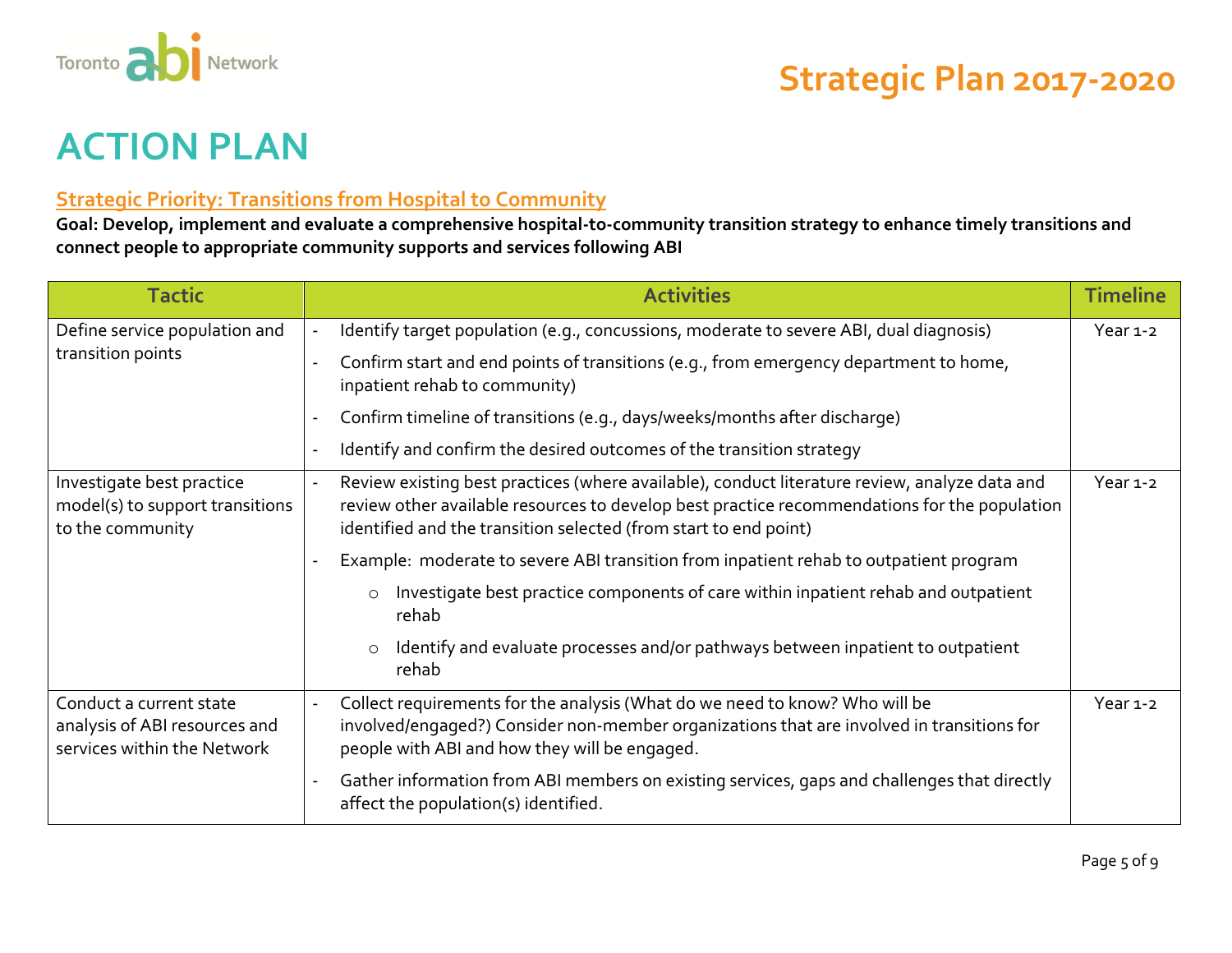

| Identify shared principles for<br>successful transitions | Engage stakeholders: 1) patients/families to understand the patient/family experience and<br>needs relative to the scope of the transition strategy and 2) members to share successful<br>cases and challenging cases, including factors that contributed to "successful" and "less than<br>optimal" transitions | Year $1-2$ |
|----------------------------------------------------------|------------------------------------------------------------------------------------------------------------------------------------------------------------------------------------------------------------------------------------------------------------------------------------------------------------------|------------|
|                                                          | Build on existing work (i.e., OHA/HQO/others) to confirm a set of principles that define<br>"successful" transitions                                                                                                                                                                                             |            |
| Develop an evaluation<br>framework                       | Develop an evaluation framework, including evaluation method(s), baseline metrics and<br>performance indicators to measure outcomes before and after a change is implemented<br>Complete the evaluation of current state                                                                                         | Year 1-2   |
|                                                          | Explore a partnership with U of T faculty to support development and implementation of the<br>evaluation framework to evaluate the impact of the strategy                                                                                                                                                        |            |
| Implement and evaluate                                   | Develop a plan to address identified barriers, including strategies such as funding proposals,<br>referral transition tools, etc.                                                                                                                                                                                | Year $2-3$ |
|                                                          | Implement recommendations                                                                                                                                                                                                                                                                                        |            |
|                                                          | Complete evaluation post-change, as per set timeline                                                                                                                                                                                                                                                             |            |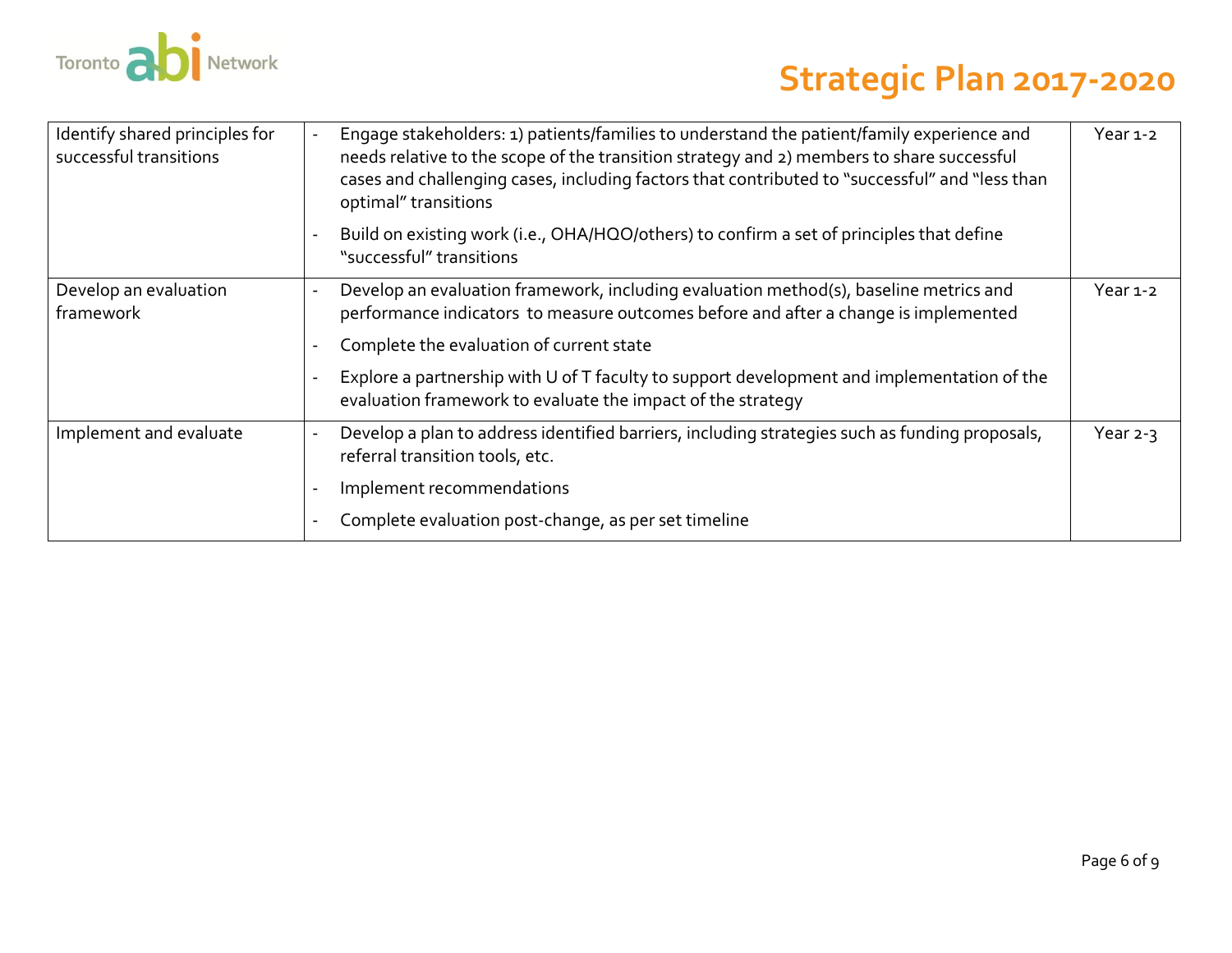

#### **Strategic Priority: Service Coordination and Integration for People with Complex Needs**

#### **Goal: Enhance coordination and service integration to create capacity in the system for people with complex needs**

| <b>Tactic</b>                                    | <b>Activities</b>                                                                                                                                     | <b>Timeline</b>   |
|--------------------------------------------------|-------------------------------------------------------------------------------------------------------------------------------------------------------|-------------------|
| Identify system pressures/gaps                   | Define scope:                                                                                                                                         | Year <sub>1</sub> |
|                                                  | What are the issues with coordination and integration?<br>$\circ$                                                                                     |                   |
|                                                  | Identify and confirm the target population (Who is considered "complex"? In what<br>$\circ$<br>setting? With which needs?)                            |                   |
|                                                  | Confirm desired outcomes for this initiative                                                                                                          |                   |
|                                                  | Identify participants (within and outside of ABI Network) to be engaged                                                                               |                   |
|                                                  | Outline activities to gather information (e.g., focus group, quality rounds, surveys)<br>$\overline{\phantom{a}}$                                     |                   |
|                                                  | Gather information from identified stakeholders (including clients and family members) on<br>existing services, gaps and challenges                   |                   |
|                                                  | Consider exploration of shared issues with other ABI regional centers to inform the potential<br>for a shared voice on ABI issues to LHINs/MOHLTC     |                   |
| Investigate and recommend<br>ideal model of care | Review evidence to identify successful approaches and models of care                                                                                  | Year <sub>2</sub> |
|                                                  | Recommend a model of care that illustrates feasibility, sustainability and value (e.g.,<br>enhances timely access, reduces LOS and readmission rates) |                   |
|                                                  | Clarify partnership/stakeholder commitments/role                                                                                                      |                   |
|                                                  | Engage influential stakeholders (funders)                                                                                                             |                   |
|                                                  | Outline evaluation method(s)                                                                                                                          |                   |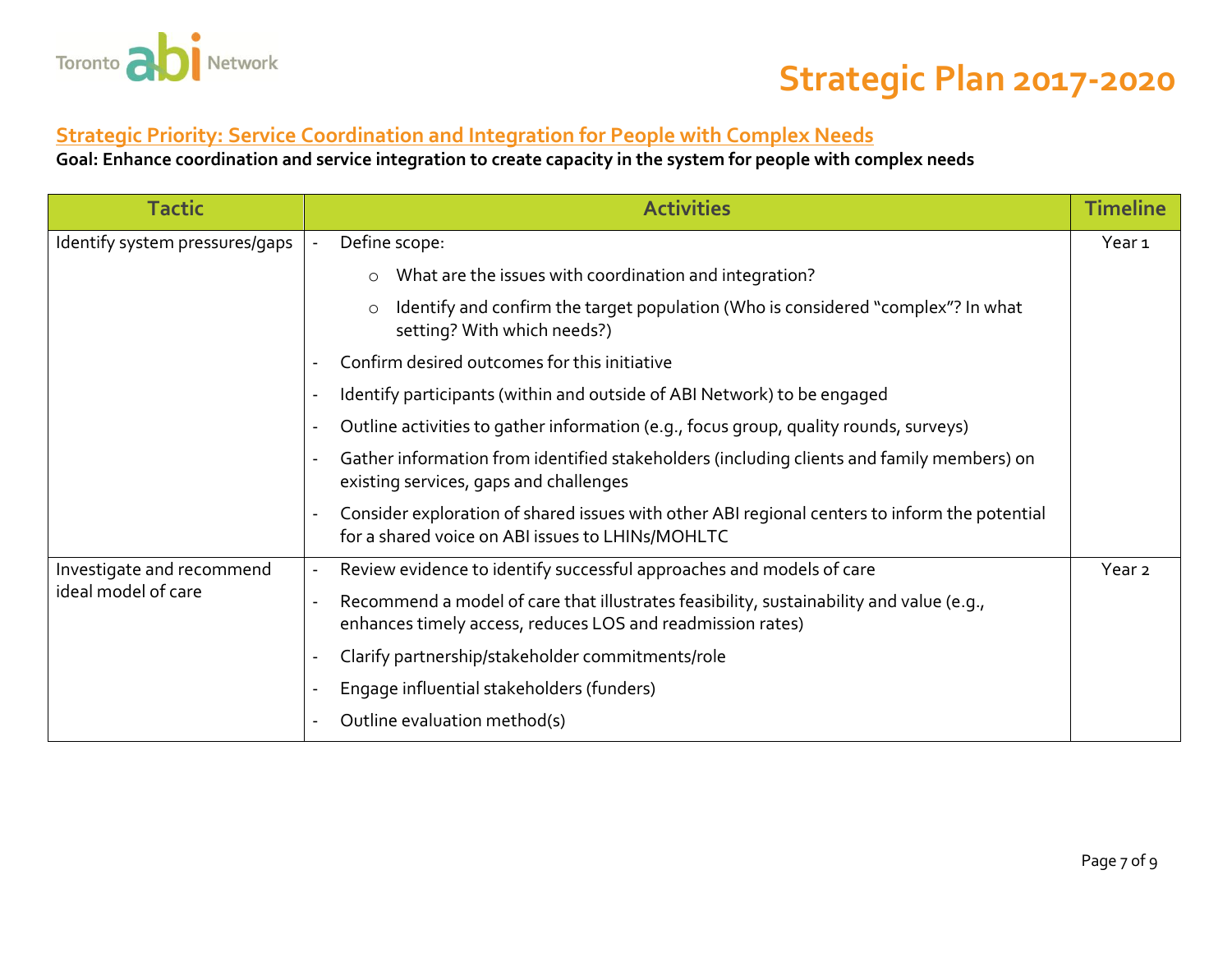

#### **Strategic Priority: Member Partnerships**

**Goal: Increase collaboration and partnerships among ABI Network member organizations to positively impact the lives of the clients we serve**

| <b>Tactic</b>                                                                         | <b>Activities</b>                                                                                                                                                                                                        | <b>Timeline</b>   |
|---------------------------------------------------------------------------------------|--------------------------------------------------------------------------------------------------------------------------------------------------------------------------------------------------------------------------|-------------------|
| Confirm member needs and<br>expectations                                              | Review information gathered from stakeholder interviews conducted during the strategic<br>planning process                                                                                                               | Year <sub>1</sub> |
|                                                                                       | Conduct site visits to confirm member needs/expectations and gather suggestions to achieve<br>these                                                                                                                      |                   |
|                                                                                       | Engage with clients and family members to seek their input on areas where ABI services may<br>work more effectively to better serve their needs                                                                          |                   |
|                                                                                       | Provide a clear understanding of the role of the Network in relation to referral processing and<br>system navigation                                                                                                     |                   |
|                                                                                       | Outline evaluation methods: using member feedback to develop questions                                                                                                                                                   |                   |
|                                                                                       | Example: Develop and disseminate 2-3 questions each year to capture perceived<br>$\circ$<br>knowledge, needs and collaboration across member organizations and help us<br>understand whether this objective is being met |                   |
| Identify opportunities for<br>support and collaboration<br>among member organizations | Identify, along with members, how the Network can serve as a conduit to developing stronger<br>relationships.                                                                                                            | Year 1-2          |
|                                                                                       | Identify and share trends across organizations, highlighting cases that were/are challenging to<br>manage and the contributing factors (e.g., lack of knowledge, limited resource/staffing, etc.)                        |                   |
|                                                                                       | Consult with members and outline activities that will help develop their understanding of<br>pressures experienced across organizations and along the continuum of care                                                  |                   |
|                                                                                       | Example: Consult with ONF to explore activities that will support their work in brain injury<br>$\circ$<br>regarding implementation of concussion standards.                                                             |                   |
| Increase knowledge and                                                                | Conduct a needs assessment (i.e., What information is needed that is not already available?)                                                                                                                             | Year 2-3          |